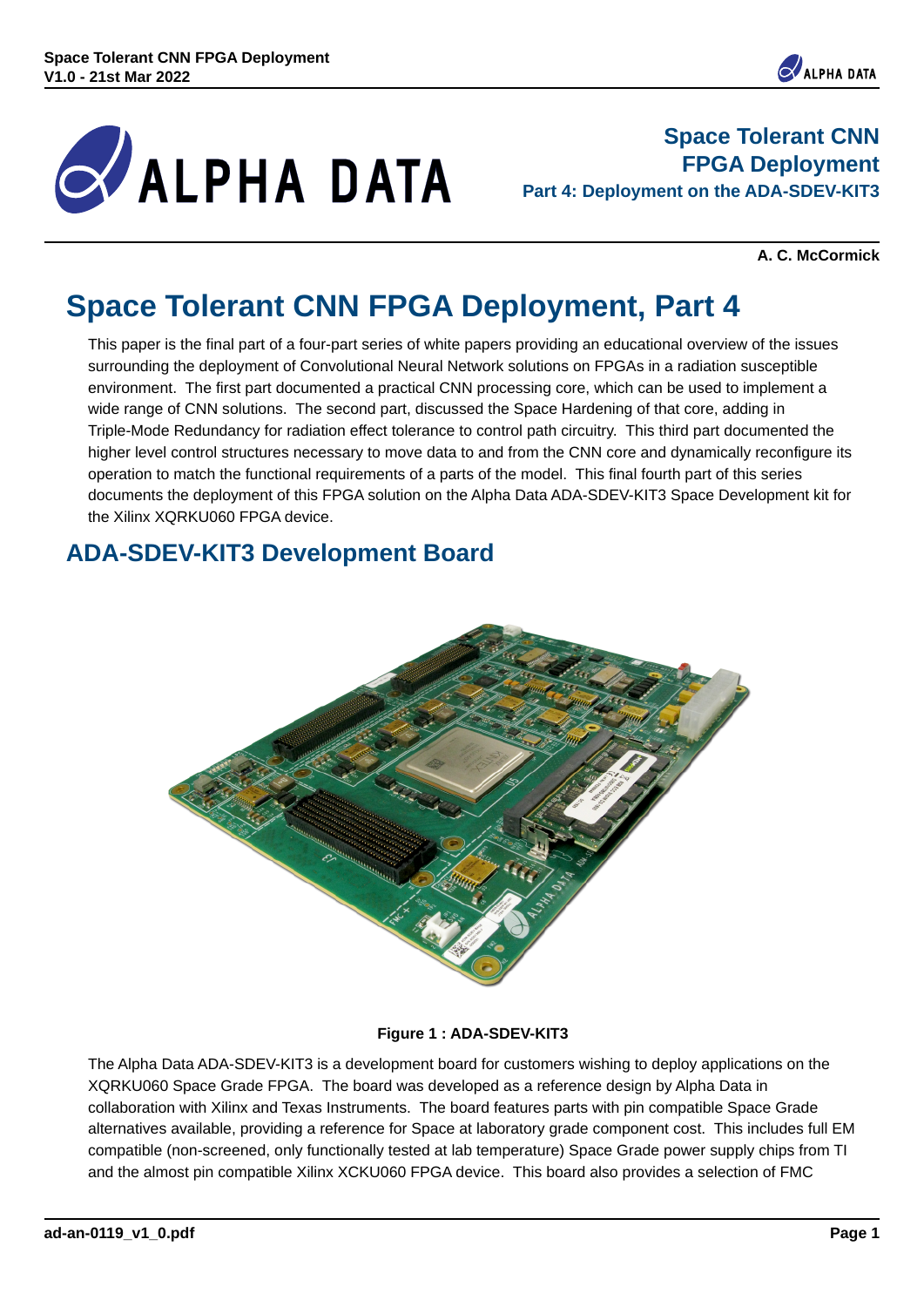

options to allow customers to configure their IO requirements, including the Config-FMC, which includes a PCIe compatible IPASS connector which will be used to transfer data to and from the DPU design. The board also features DDR3 memory on a SODIMM, which will also be utilized by the DPU design.

The example code structure for this part of the paper is based on the reference designs for the ADA-SDEV-KIT3. Therefore it has a more complex directory structure when compared with the other parts of this paper, with directories for FPGA designs, source code and projects. There are also directories for host software since a PCIe connected host will be used for overall system control and data transfer and evaluation. The directory structure is as follows:



The code developed for the earlier parts of the paper must be included in the indicated folders to be sourced by the IP packaging scripts.

#### **DPU IP Packaging**

In order to combine the DPU design developed in the first 3 parts of this paper with other IP necessary to build a board level system, the packaging up of the DPU IP is required. By encapsulating the VHDL design as an XACT IP core it can be used along side other off-the-shelf IP in the Xilinx IP Integrator, block diagram capture tool that sits within the Vivado design suite.

The design, as left at the end of the simuations in part 3, still requires a few minor modifications to make it suitable for integration with other IP cores. The control and status monitoring signals need to be wrapped up into an AXI4 compatible form, and made accessible as registers. This will allow a remote processor to configure and trigger the DPU runs and monitor the performance. The IPI tool and the other IP required to interface to the outside world does not support TMR and is not aware of the TMR types used and therefore the TMR DPU core needs to be wrapped with signals resolved to standard logic vector types.

Therefore in the source code 2 new files are added: *reg\_bank\_axi4l.vhd* which provides a generic AXI4 Lite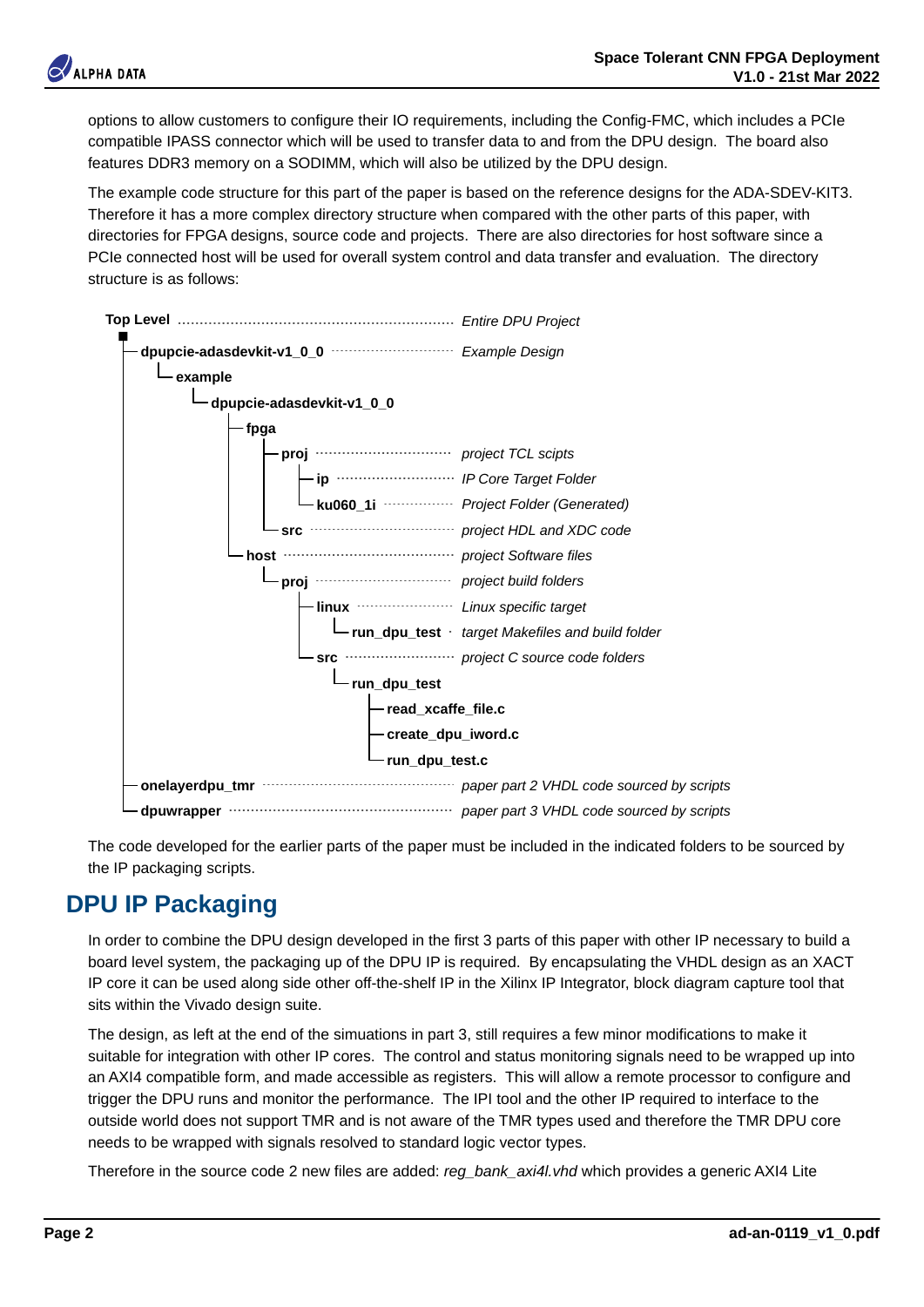

register bank, with programmable bit fields that can be connected to the DPU core control and status signals and *dpu\_top.vhd* which connects and wraps up the DPU core and register bank and resolves any TMR signals.

The IP is packaged using the script *mkip.tcl* which pulls in the existing files from the folders from previous parts of the paper, and combines them with the 2 new files. The DataMover IP cores are also generated and included in the project. This is then all packaged up and saved as an IP core *dpu\_top\_v1\_0.zip* in the *ip* subfolder for inclusion in the main project.

| BOX Flow Tools Reports                                              | gender taped you got the installation                                                                                                         |                          |                                                                                                                 |                                                                                             |                                                          |                   | <b>BANAL</b> |
|---------------------------------------------------------------------|-----------------------------------------------------------------------------------------------------------------------------------------------|--------------------------|-----------------------------------------------------------------------------------------------------------------|---------------------------------------------------------------------------------------------|----------------------------------------------------------|-------------------|--------------|
| <b>Q + + B B X B B Q X X V X</b>                                    |                                                                                                                                               |                          |                                                                                                                 |                                                                                             |                                                          | to behave carried | $\sim$       |
| 1.12.7<br>Flow Mevigator                                            | <b>PRODUCT HANNAGER</b> . dog to artist                                                                                                       |                          |                                                                                                                 |                                                                                             |                                                          |                   | 2.1          |
| <b>C. PRIVATE MANAGER</b>                                           | <b>SHEET</b>                                                                                                                                  | $2 - 00X$                | Freied Summary at Package P - Opa for a                                                                         |                                                                                             |                                                          |                   | 日日           |
| O terms<br>AA4 hoursel                                              | $Q$ $Q$ $Q$ $Q$ $Q$ $Q$ $Q$ $Q$ $Q$ $Q$<br>will Senior Governor (2)                                                                           | ٠                        | <b>Findinghos Mores</b><br>.                                                                                    | <b><i>Mark Band May</i></b>                                                                 |                                                          |                   |              |
| Language Senghase<br>1.0 A does head to him, how that the           |                                                                                                                                               | <b>J. Mandiffication</b> | Venton                                                                                                          | Without Area com                                                                            |                                                          |                   |              |
| O in catalog<br><b>BBEFICKNOCK P</b>                                | <b>LE PANT (L)</b><br>y G. Constructor<br>y to Greateries George (1)                                                                          |                          | <b>J. Complete</b><br>A. Pila Groups<br>18 Customerse Panamatani<br>18 Ports and Marketan                       | Litrans<br><b>Statute</b><br><b>Lincolnut</b><br>Colorado Martial<br>Percentage             | <b>State</b><br>dou tap                                  |                   |              |
| A 10 MINUTES                                                        | y to three Secretary                                                                                                                          |                          |                                                                                                                 |                                                                                             | 1.o                                                      |                   |              |
| Create Next Denim                                                   |                                                                                                                                               |                          |                                                                                                                 |                                                                                             | ince non-                                                |                   |              |
| Great Black Caralyn                                                 |                                                                                                                                               |                          |                                                                                                                 |                                                                                             | The cover once responsible in court                      |                   |              |
| General's North Eastern                                             | Henryby P.Source Libraries Compile Online                                                                                                     |                          | Addressing and Maryney                                                                                          | Vendor dealer name: Shi've Date                                                             |                                                          |                   |              |
|                                                                     |                                                                                                                                               |                          | 18 Customers Co.                                                                                                | Company of:                                                                                 | Minny Parent with a club a contri-                       |                   |              |
| V. 100 LATING                                                       | Properties                                                                                                                                    | $2 - 00X$                |                                                                                                                 | Fost drectory.                                                                              | homelan/synortian resoluteliscenin education of 3 Simons |                   |              |
| For Tradebin<br>y 60 March                                          |                                                                                                                                               | $-1 - 8$                 | <b>Review and Parkans</b>                                                                                       | WIS ON SWOLL<br>Associations of the record of the advertising of the analysis<br>Cobogories |                                                          |                   |              |
| > Open Elaborated Besign                                            |                                                                                                                                               |                          |                                                                                                                 | $+ - + +$                                                                                   |                                                          |                   |              |
|                                                                     |                                                                                                                                               |                          |                                                                                                                 | <b>Based</b>                                                                                |                                                          |                   |              |
| A DAVAGE                                                            | belief an street to see properties                                                                                                            |                          |                                                                                                                 |                                                                                             |                                                          |                   |              |
| <b>F</b> For Systems                                                |                                                                                                                                               |                          |                                                                                                                 |                                                                                             |                                                          |                   |              |
| 3 Carer Systhesized Deniser                                         |                                                                                                                                               |                          |                                                                                                                 | <b>COMPANY</b>                                                                              |                                                          |                   |              |
| y an estatetic                                                      |                                                                                                                                               |                          |                                                                                                                 |                                                                                             |                                                          |                   |              |
| P Fun Implementation                                                | Editoriale Hennages Log Reports Designiture x                                                                                                 |                          |                                                                                                                 |                                                                                             |                                                          |                   | $7 - 00$     |
| a cost reperented people                                            | $0 + 6$<br>$14$ $0$ $14$ $10$ $0$ $0$                                                                                                         |                          |                                                                                                                 |                                                                                             |                                                          |                   |              |
| + PROGRAM MO DEBUG<br>El Geranda Motraen<br>1 Court Hamburg Manager | Contracts Gate<br><b>Hene</b><br><b>had started</b><br>$v > \text{rank}$<br>comb's 1<br>$-96$<br>is real 1 company 1<br>has started<br>11.05% | or<br>$^{16}$            | Program incremental WAS TAS and Tell WBSS TPAS TotalPrope PaletRootes (47 PF 6804 UNIX COP LLTNG) 10 ST 5070 MM |                                                                                             |                                                          |                   |              |
|                                                                     | $\sim$                                                                                                                                        |                          |                                                                                                                 |                                                                                             |                                                          |                   |              |

**Figure 2 : Packaging DPU IP Using Vivado**

#### **IP Integration**

Since we now have the DPU packaged up neatly as an IP Core it can now be used with the Xilinx IP integrator tool within Vivado. The block diagrams can be schematically edited, connecting up signals via the GUI. The block diagrams can also be built using TCL scripts for a more traceable and repeatable design flow, that can work easily with version control systems. The project folder contains scripts for generating a project to build the FPGA bistream (*mkxpr-ku060\_1i.tcl*), and this calls the script that generates the block diagram *mkbd.tcl*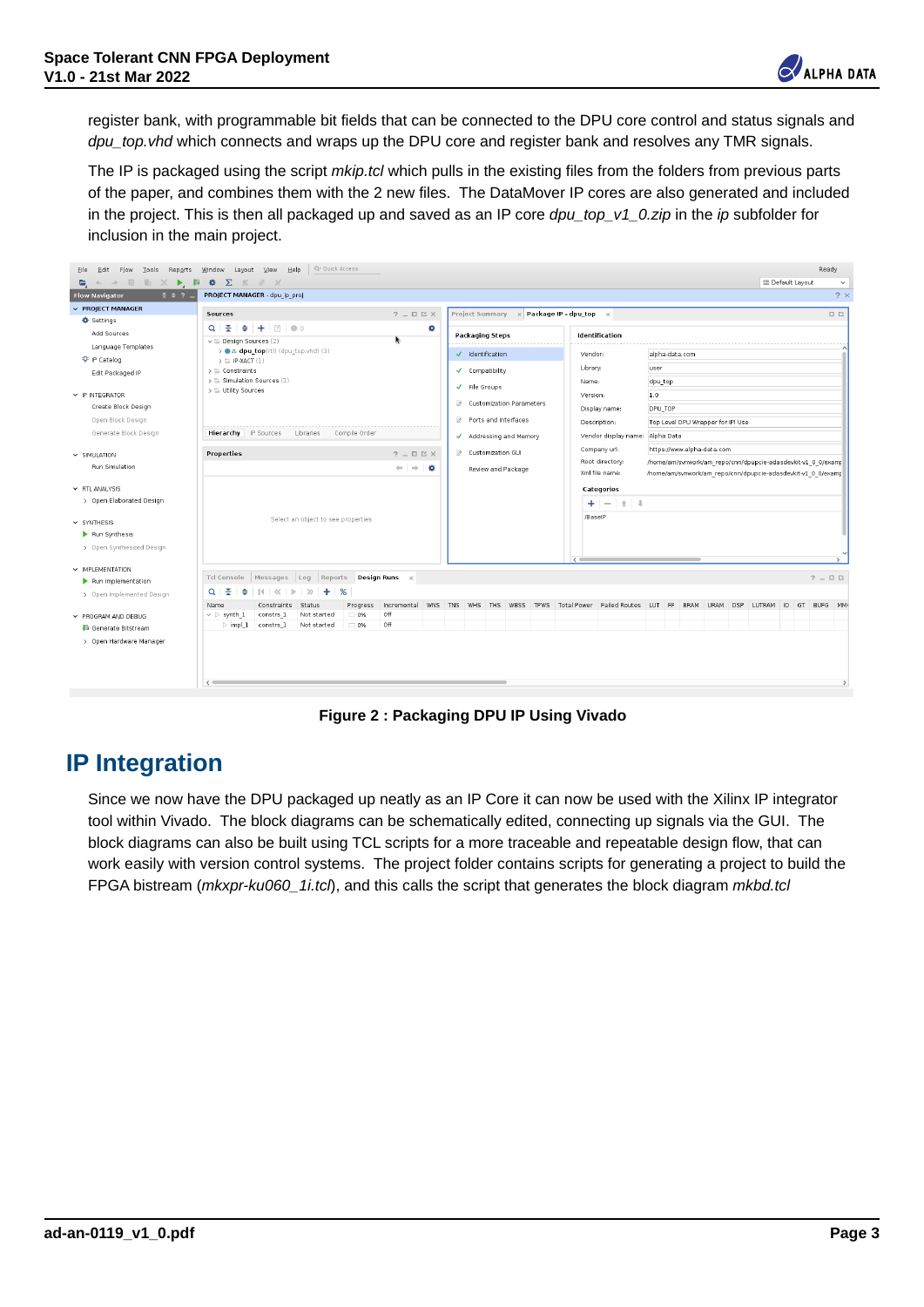







The scripts are based on the PCIe reference design for the ADA-SDEV-KIT and use a PCIe configuration based on that example. They also instantiate the DDR3 core, and set it up with the same parameters as used in the DDR3 example from the ADA-SDEV-KIT reference designs. The script then adds in the DPU core and connects up the AXI4 buses so that there is high performance access from both the host (PCIe core) and the DPU cores memory port to the DDR3 interface IP block. AXI4 bus connection is also set up to enable the host (via the PCIe core) to access the AXI-Lite register interface on the DPU. Additionally the block diagram connects up some of the LEDs on the board to show the status of the application. One indicates that the PCIe is online and another that the DDR3 memory has trained correctly. The other 4 LEDs connect to status bits that show the state of the DPU.

| State                     | LED <sub>2</sub> | LED3 | LED4 | LED5 |
|---------------------------|------------------|------|------|------|
| Idle                      | On               | On   | On   | On   |
| Read Instruction Word Cmd | On               | On   | On   | Off  |
| Wait for Instruction Word | Off              | On   | On   | On   |
| Reading Instruction Word  | On               | On   | Off  | On   |
| Read Weights Cmd          | On               | On   | Off  | Off  |
| Wait for Weights          | Off              | On   | On   | Off  |
| Reading Weights           | On               | Off  | On   | On   |
| Start Writer Cmd          | On               | Off  | On   | Off  |
| Start Writer 2 Cmd        | Off              | On   | Off  | Off  |
| Start Reader 2 Cmd        | Off              | On   | Off  | On   |
| Start DPU Cmd             | On               | Off  | Off  | On   |
| <b>DPU Active</b>         | On               | Off  | Off  | Off  |
| DPU Pausing               | Off              | On   | Off  | Off  |
| Error State               | Off              | Off  | Off  | Off  |

**Table 1 : Data Files**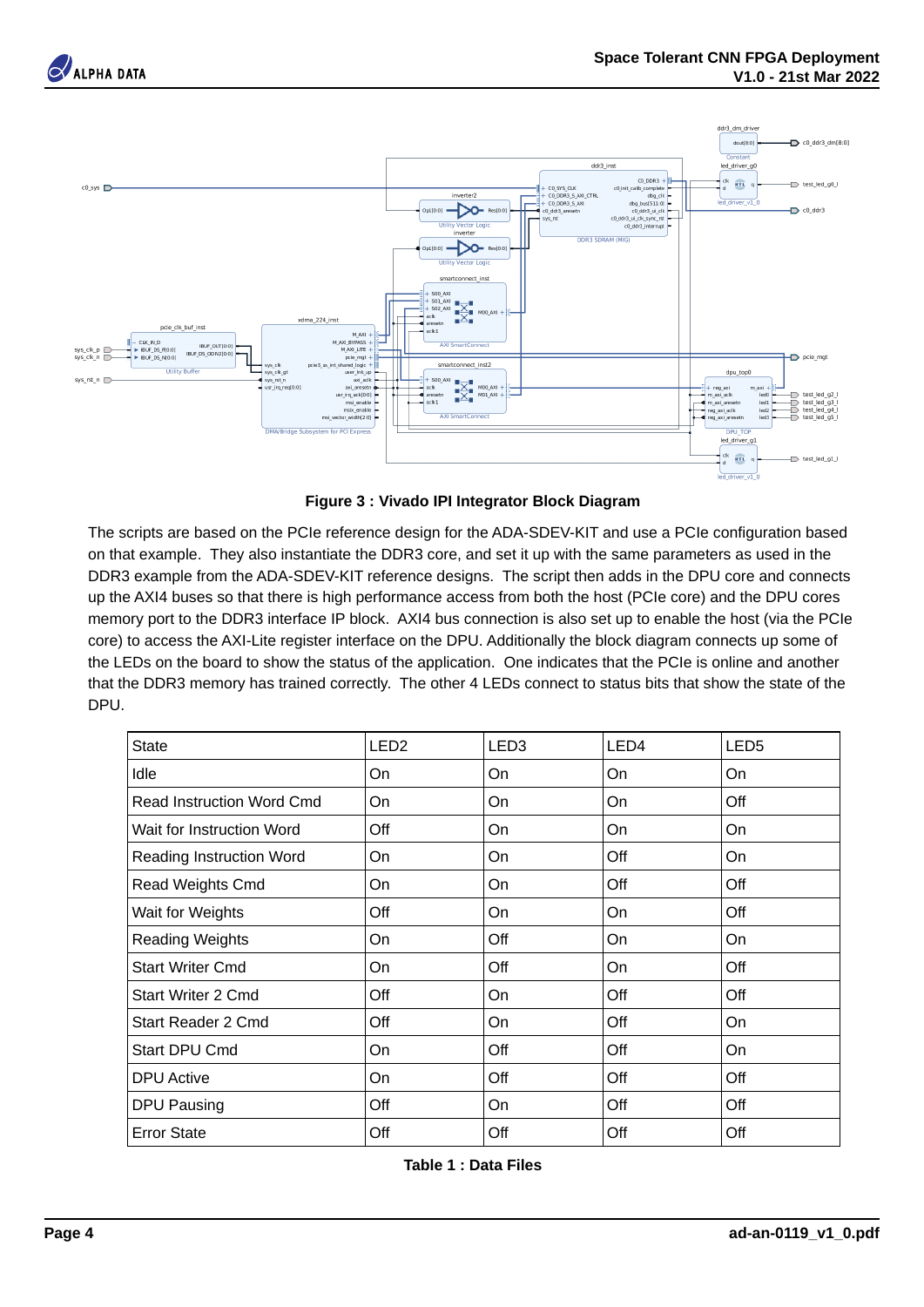

#### **Host Software**

While the DPU runs autonomously on data and a program placed in SDRAM, some higher level control is still required to set up the contents of SDRAM, generate the DPU program, transport the input and output data and start and monitor the DPU until it completes.

The example host software is however a simple example that aims to replicate the behaviour of the test bench tests used in previous papers, reading in the text only Caffe file to get the weights and bias definitions for the YoloV3 network and use them to configure DPU to run the various different layers.

The example code is split into 3 files: *read\_xcaffe\_file.c, create\_dpu\_iword.c* and the top level *run\_dpu\_test.c*

*read\_xcaffe\_file.c* is a port from VHDL to C of the test bench function with the same name. This function extracts from a text only Caffe file, the weight and bias data required for a specified network layer. This is then stored in the required 16 bit integer format in host memory ready to transfer to the FPGA attached memory. This function does not parse the Caffe file for the network structure. This is hard-coded into the top level code.

*create\_dpu\_iword.c* exports a function of the same name that assembles the 128 byte instruction word for the DPU based on the parameters passed in. These parameters come from the network description hard-coded into the top layer.

*run\_dpu\_test.c* is the top level main function that tests the DPU network on the FPGA. This design hard codes in the YoloV3 network structure in the order to used by the DPU. While based on the Caffe model, this information may not be automatically be extractable, and there are cases where one layer in the Caffe model maps to multiple sequential runs of a subset of neurons on that layer. This is currently mapped by hand. The resulting DPU program runs as 29 sequential layers - where the Caffe description only features 21 (some of these 21 are MaxPool layers that are absorbed into the preceding convolutional layer in the DPU). As well as the structure being hard coded here, the memory map for layer inputs and outputs is also mapped manually. In cases where the Caffe Model Layer is split into multiple sequential runs of 128 neurons, the memory writes are interleaved.

The test program has some command line parameters to simplify any required debug. These allow the number of DPU layers actually run to be controlled, which can be useful for spotting which layer causes a lock up, due to incorrect specification of the instruction word. A second option allows the layers to be run sequentially by the CPU, rather than as a linked list, where the CPU waits for the last layer to complete. This can also isolate bugs to a single layer.

With this hard coded network definition in place and with hard-coded file links to the Caffe model text description for weights and bias and to the input image file, the example code is not very flexible for targetting different models. While most Caffe models should be targettable at the DPU, a bit of manual investigation will be required in most cases to evaluate suitability and so automatic network definition from Caffe files is not supported. For example larger networks might benefit from a larger DPU size (e.g. one that is built from 256, 512 or 1024 neurons).

The example code takes the hard coded network definition and builds up an image in memory to be transferred to the FPGA attached memory. The code loops through all enabled layers, up to 29, reading the weights from the Caffe file, and building the Instruction Word from the hard coded network information. Weight memory start addresses are dynamically allocated based on the memory used. Once the network image is completed, the input data is also added to the memory buffer

The example application then uses the Alpha Data ADXDMA driver and API to control the data transfer over PCIe to the ADA-SDEV-KIT3 board DDR3 memory. The DMA functions are used to simply copy the 12MB of data across to the DDR3 DIMM on the ADA-SDEV-KIT from where it can be accessed by the DPU.

The DPU is started with register writes to the start address. The CPU then simply polls the DPU registers every 250us until completion, displaying DPU state, time since the DPU start and time DPU active. By default this is just run once for all the DPU layers, but optionally each layer can be started in turn with the time for each layer recorded separately, which can be useful in determining the layer efficiency, which can be quite low for the batch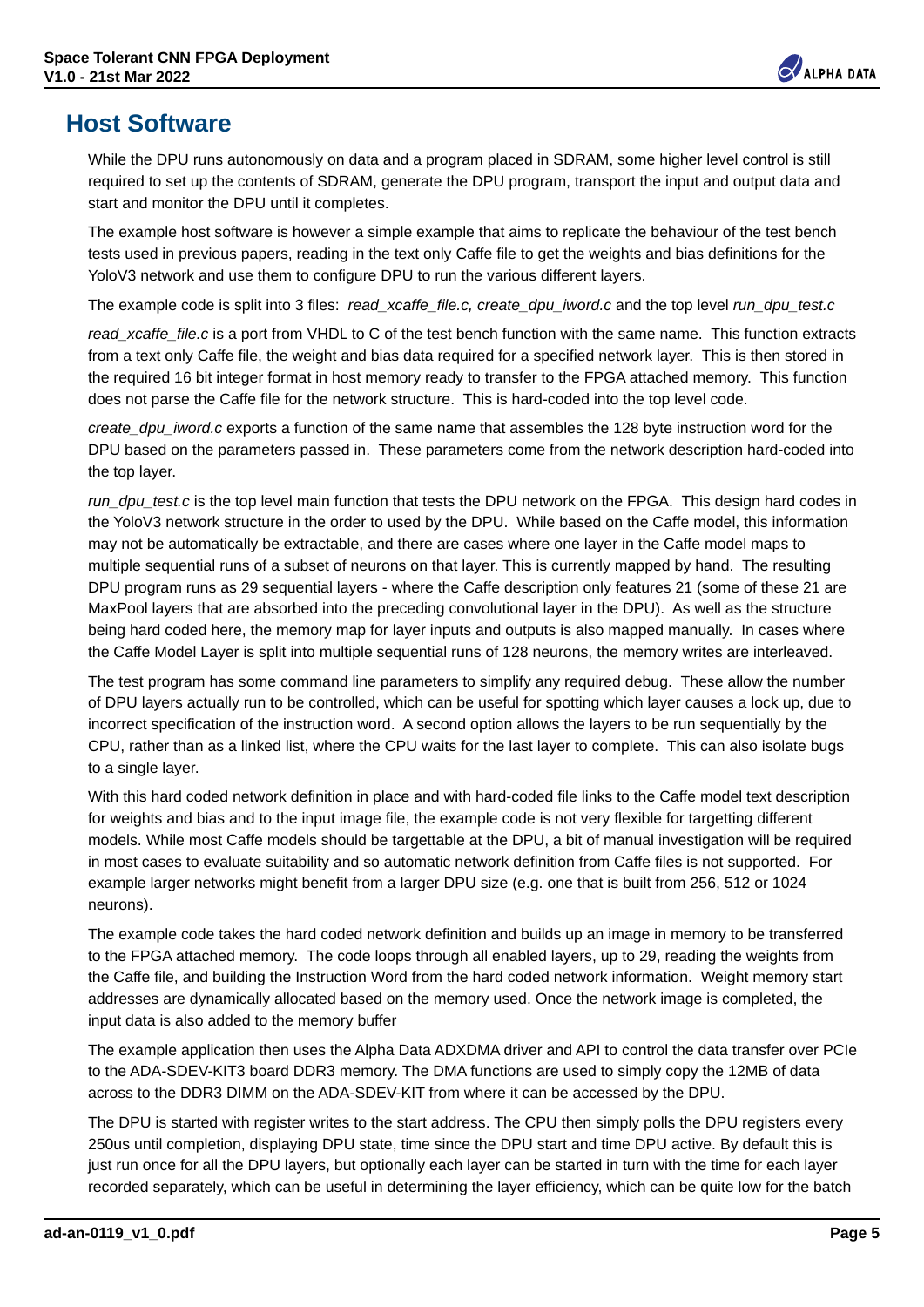

1 size used for certain layers with a high number of weights.

After the register reads detect that the DPU has competed, DMA functions then transfer back the data from the results areas of DDR3 into host memory. This data is then written out as two text files for further processing and analysis.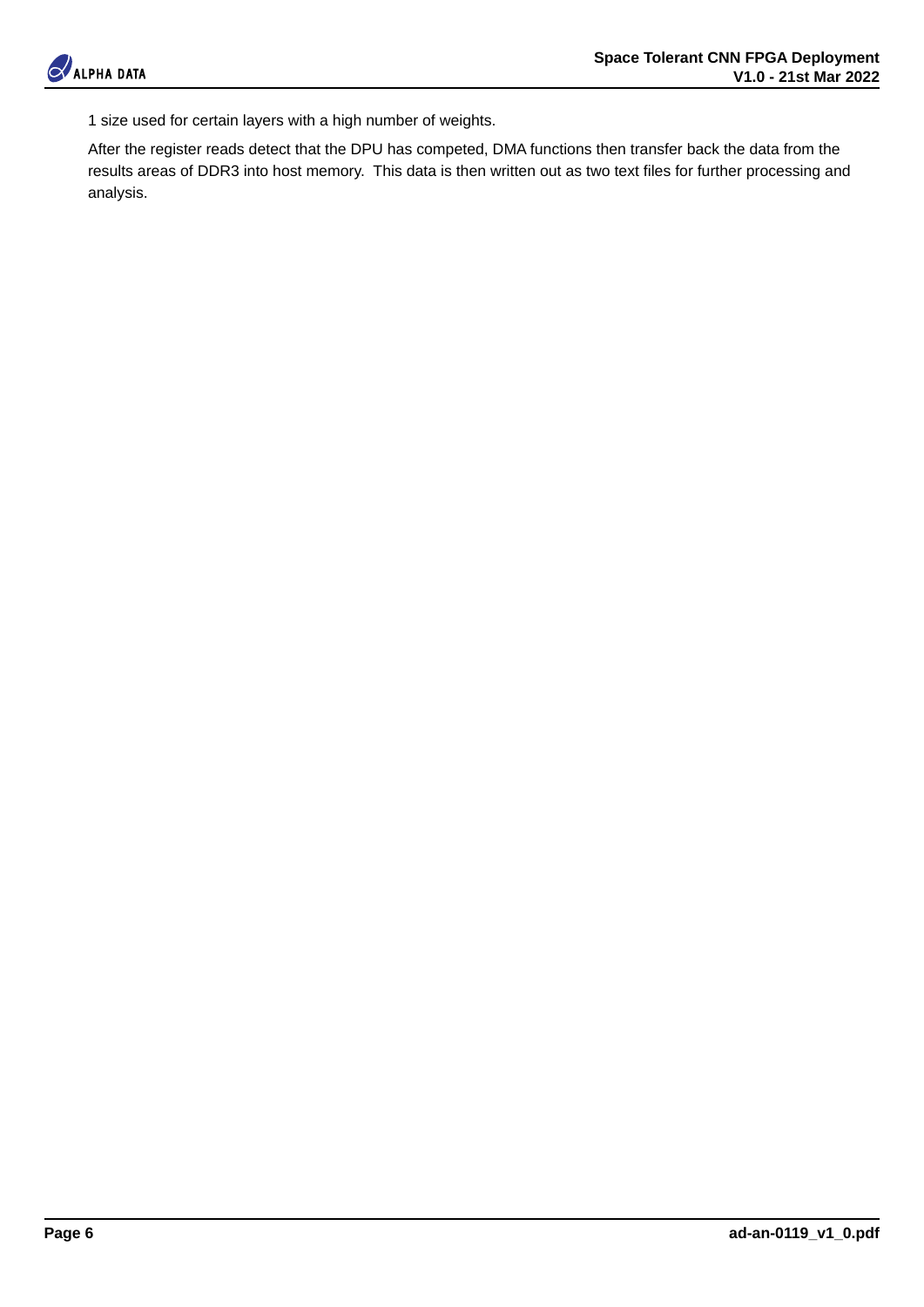

#### **Deployment**



**Figure 4 : ADA-SDEV-KIT3 Connection to PCIe**

The equipment requied to run the application in hardware is the same as described in appendix A of *ad-ug-0142\_v1\_0 : ADA-SDEV-KIT DMA Demonstration FPGA Design Release: 1.0.0*. Specifically a Linux test machine is required to host the PCIe extender card. This machine (or another closely located) must also be able to facilitate the JTAG programming of the FPGA using Vivado Hardware Manager and a Xilinx USB JTAG cable. An ADA-SDEV-KIT3 (or ADA-SDEV-KIT2) powerd by an ATX power supply is required with the ADM-SDEV-CFG2 (or ADM-SDEV-CFG1) configuration FMC fitted to provide access to the IPASS cable. A PCIe extender card (e.g. OSS-PCIe-HIB25-x4-H) with an IPASS cable must be plugged into the test machine to allow the software to transfer data across to the FPGA and its attached DDR3 memory. Figure 4, shows the ADA-SDEV-KIT3 fitted with the ADM-SDEV-CFG2 module (and another unused FMC card) and also the far end PCIe card for connecting the other end of the IPASS cable.

Using this test set up the bitstream was tested by downloading over JTAG into the KU060 FPGA. The test Linux PC, running Ubuntu 18.04 was then reset allowing it to identify the PCIe endpoint. The ADXDMA driver was installed on the test Linux PC allowing it to identify and control the FPGA PCIe endpoint. The test application was compiled and run on this set up with the data and model files copied to the local directory. Testing was performed in both layer-by-layer mode and with a full end to end run.

Running a full end to end run results in a total DPU processing time of 38101671 clock cycles and an active time of 30166115 clock cycles. The clock used for the DPU is the 125MHz backend clock from the PCIe. In theory a faster clock could be used for the DPU and the AXI connections between the DPU and the DDR3 memory, improving the performace, but perhaps making the deisgn more difficult to follow. The resulting DPU processing time for the network is 304ms, operating at an efficiency of around 80%, with around 20% of the time being used to load weights. This efficiency could be improved by batching up the processing, assuming latency of response is not critical.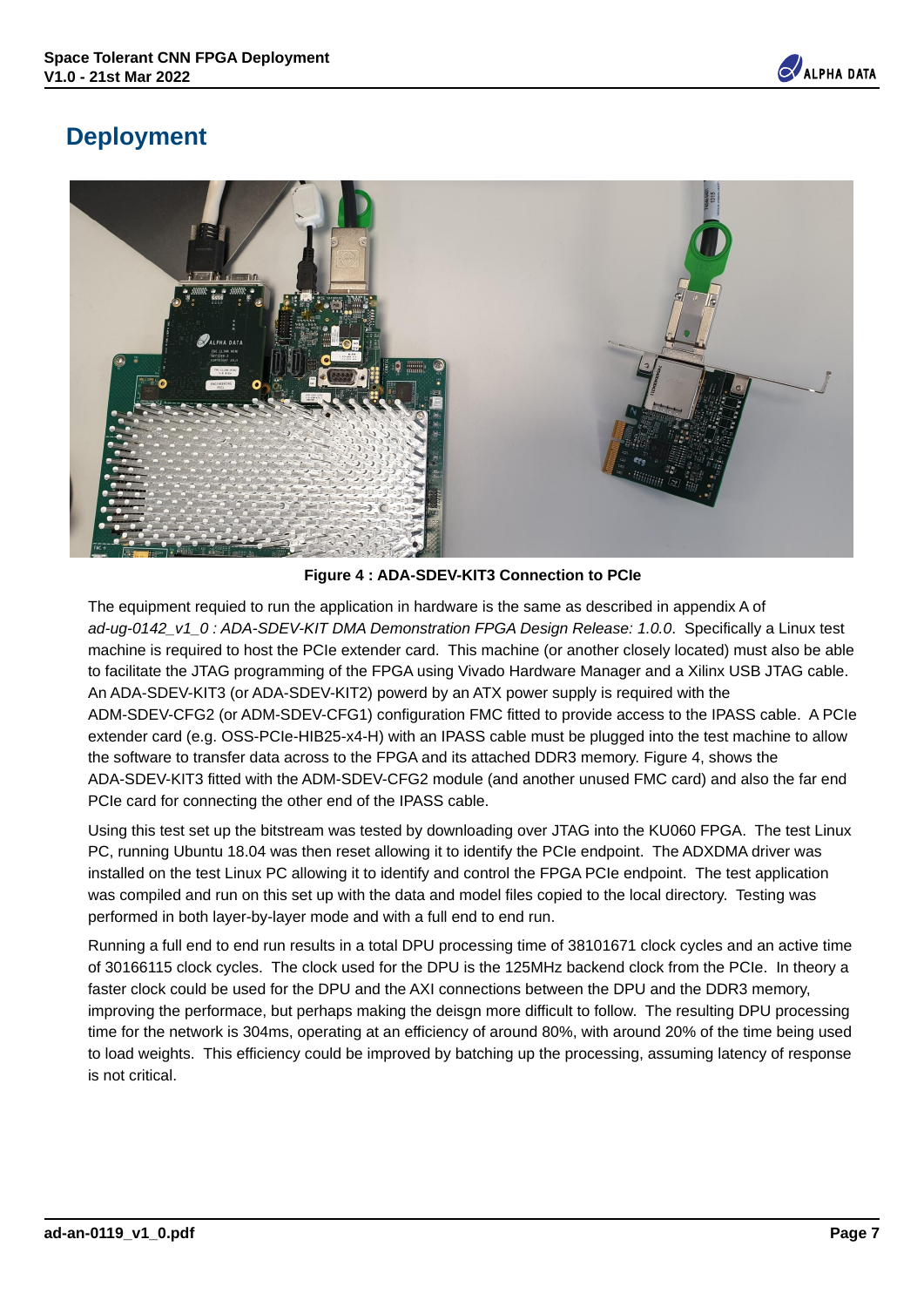### **Conclusions and Summary**

This paper series has covered the implementation of a DPU suitable for applications in radiation tolerant environments. The first paper covered a basic though rescalable DPU core implementation. The second paper covered the selective use of triple mode redundancy on the control side to make the design robust in those challenging environments. The third paper covered many of the practical data transport and control issues surrounding the core DPU processing, such as fetching the model weights and data from memory for the processing, and configuring and scheduling processing runs for each layer in sequence.

This final paper has taken the DPU design, proven in simulation used in the first 3 papers, and surrounded it with an appropriate shell design for deployment on real FPGA hardware. The ADA-SDEV-KIT3 is used as it is a reference platform for the KU060 FPGA (a part also available in a Radiation Tolerant package for Space flight deployment.) To ease the use of the core DPU IP with the other shell infrastructure, the VHDL code was packaged using Xilinx IP Packager. This then allows a simple TCL script to instantiate the board specific shell components (XDMA PCIe endpoint and DDR3 controller) along with the DPU and other AXI infrastucture in the same Vivado IP Integrator block diagram, which can then be used to generate the FPGA bitstream.

To test the bitstream a simple C application was written. This included as port of the VHDL testbench code which read in the Caffe Model layers from the text version of the Caffe Model file. This also includes a function for converting a model layer description into an instruction word for the DPU processor. The main function constructed a memory image to copy to the FPGA DDR3 SDRAM, and then used the ADXMDA driver and API to copy this across over PCIe. The application then triggered the DPU to run, and when the DPU completed, the application also copied back the results data over PCIe for further analysis, demonstrating the operation of the DPU on all the YoloV3 network layers and allowing some performance metrics to be read back.

This series has covered the implementation of a potentially radiation tolerant machine learning CNN solution on the Xilinx KU060 FPGA device. Starting from a flexible CNN implementation structure a general purpose DPU core was developed that can support many different neural network layers. The selective use of triple mode redundancy was employed to make the DPU design more robust to single event upsets. Higher level control and data transport structures have been wrapped around the processing core to step towards a practical implementation and a few other network specific ad-hoc features were added to specifically support the YoloV3 structure. This core was then targetted at the KU060 device on the ADA-SDEV-KIT3 development board, and wrapped up with support for DDR3 external memory, external PCIe population and readback of the DDR3 with the model parameters and network data, and minimal PCIe top level control to start and monitor the DPU progress from host CPU software. In general, however this DPU requires very little external CPU interaction, and therefore could be embedded in a different FPGA system, where the data is collected directly via another interface, running of the DPU is automatically triggered by this, and results are acted upon by other hardware modules in the FPGA. And therefore the DPU could be used in situations where external CPU control is not available.